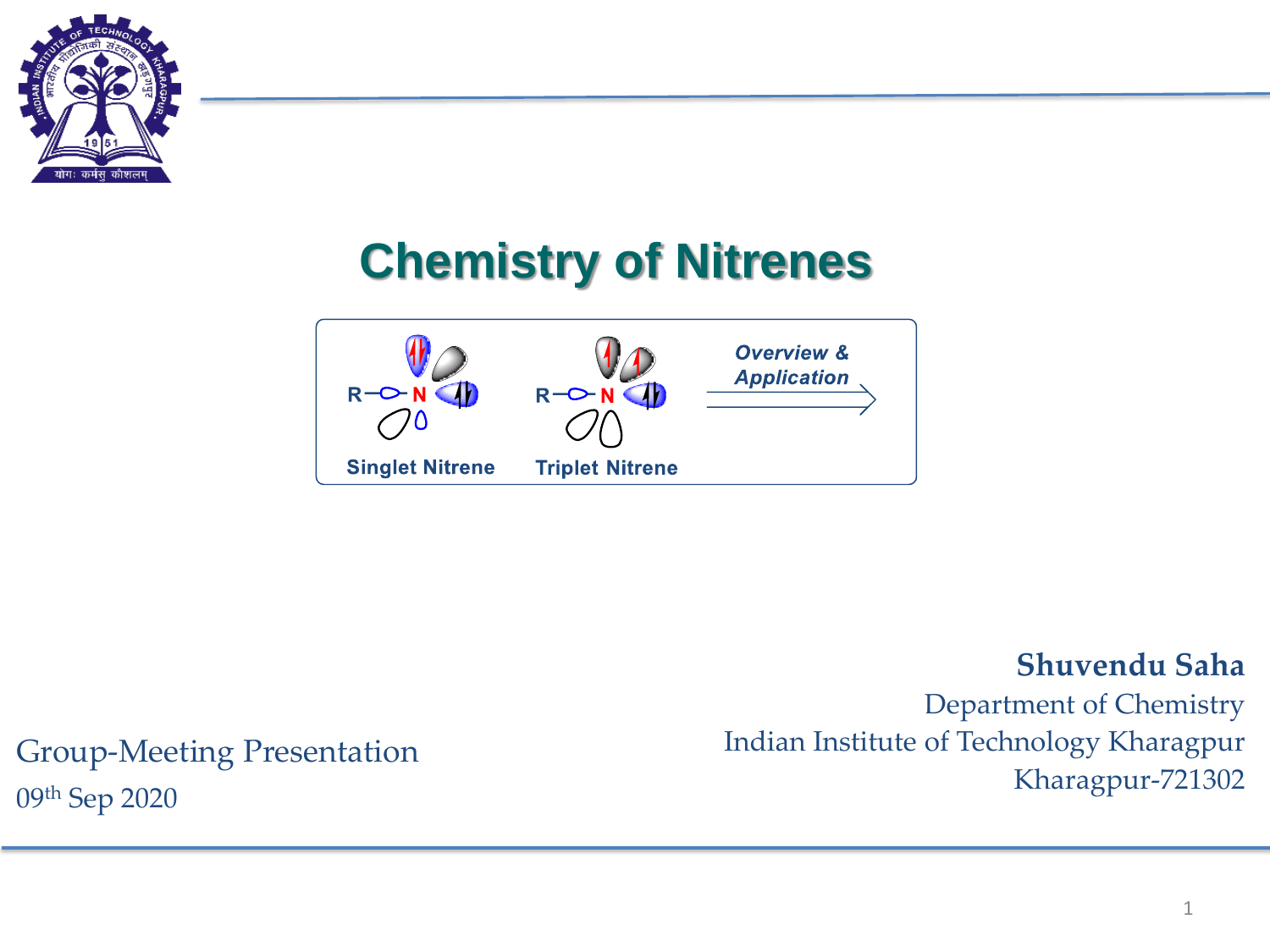# **Overview of Nitrenes**

## *What is Nitrene?*

- $\triangleright$  Nitrenes are highly reactive neutral reaction intermediates.
- $\triangleright$  Electron deficient monovalent nitrogen species.
- $\triangleright$  Nitogen atom surrounded by a sextet of electrons.



Singlet state: Carbocation-like in nature, trigonal planar geometry.

➢ Triplet state: Diradical-like in nature, linear geometry.



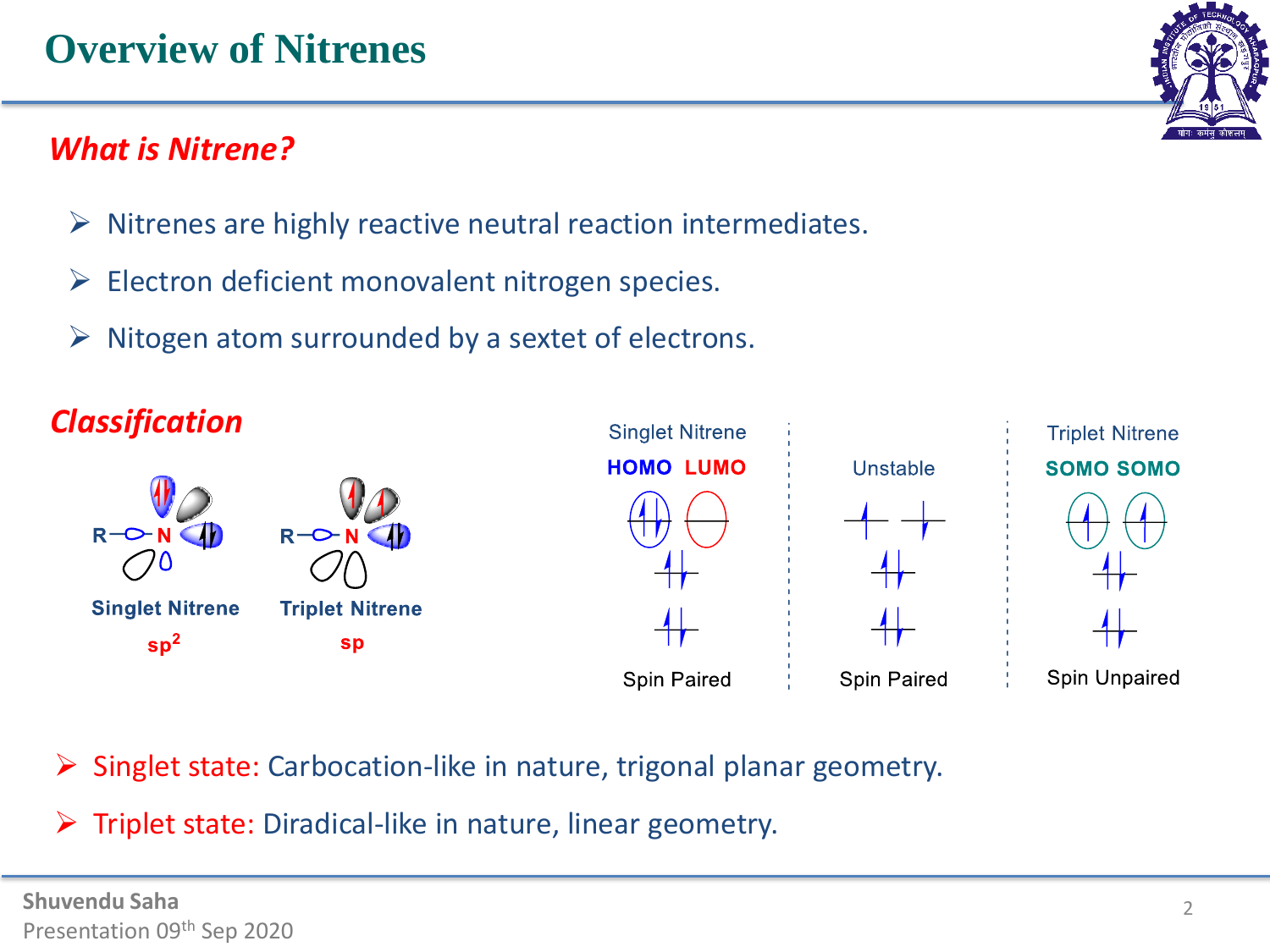## **Generation of Nitrenes**



#### *Thermal or Photolytic decomposition of Azides*



*Base catalyzed α-elimination Reduction of Nitro group*

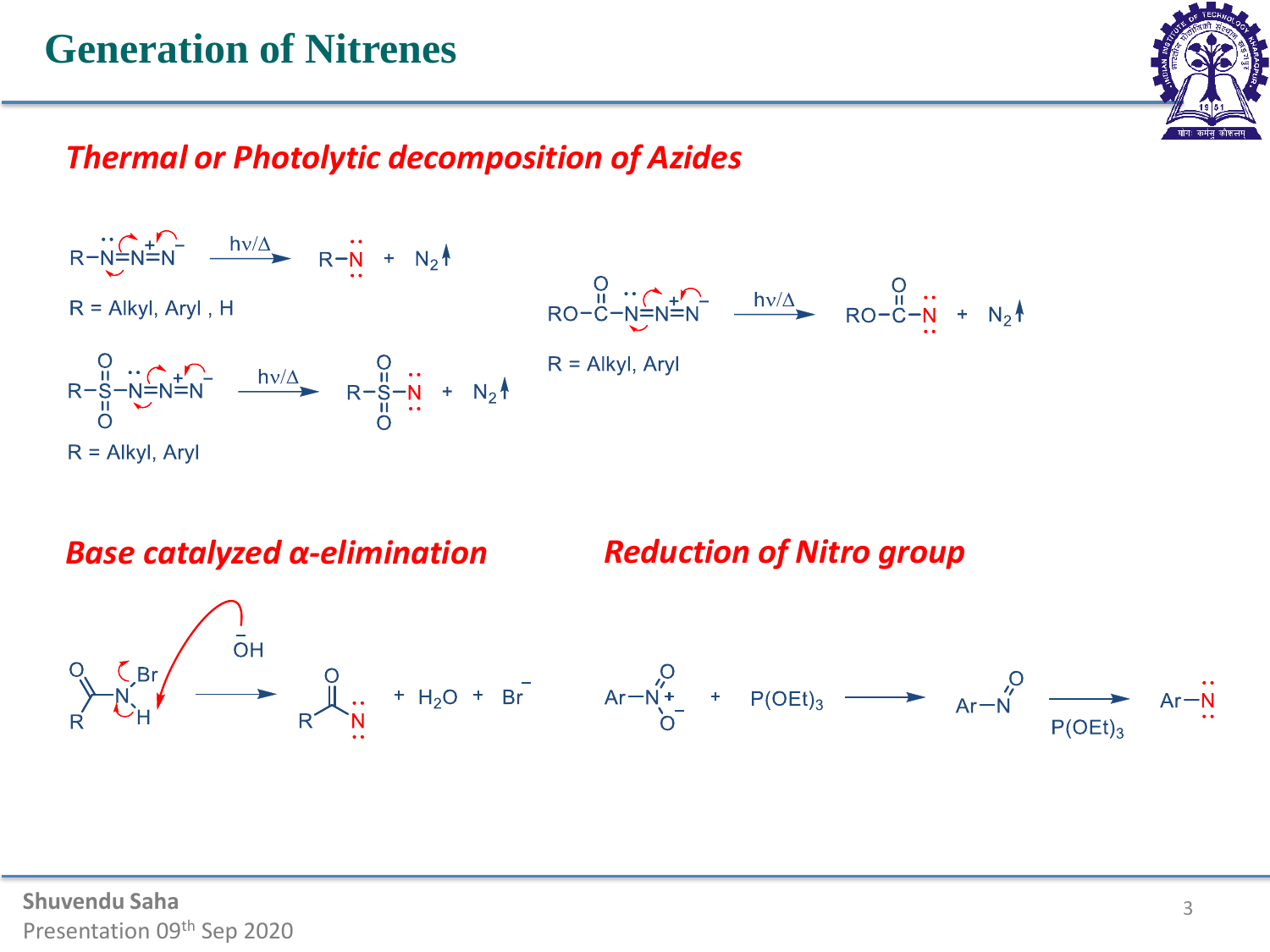# **Reaction of Nitrenes**

## *Cycloaddition*



 $\triangleright$  Two-step, non-stereospecific manner.



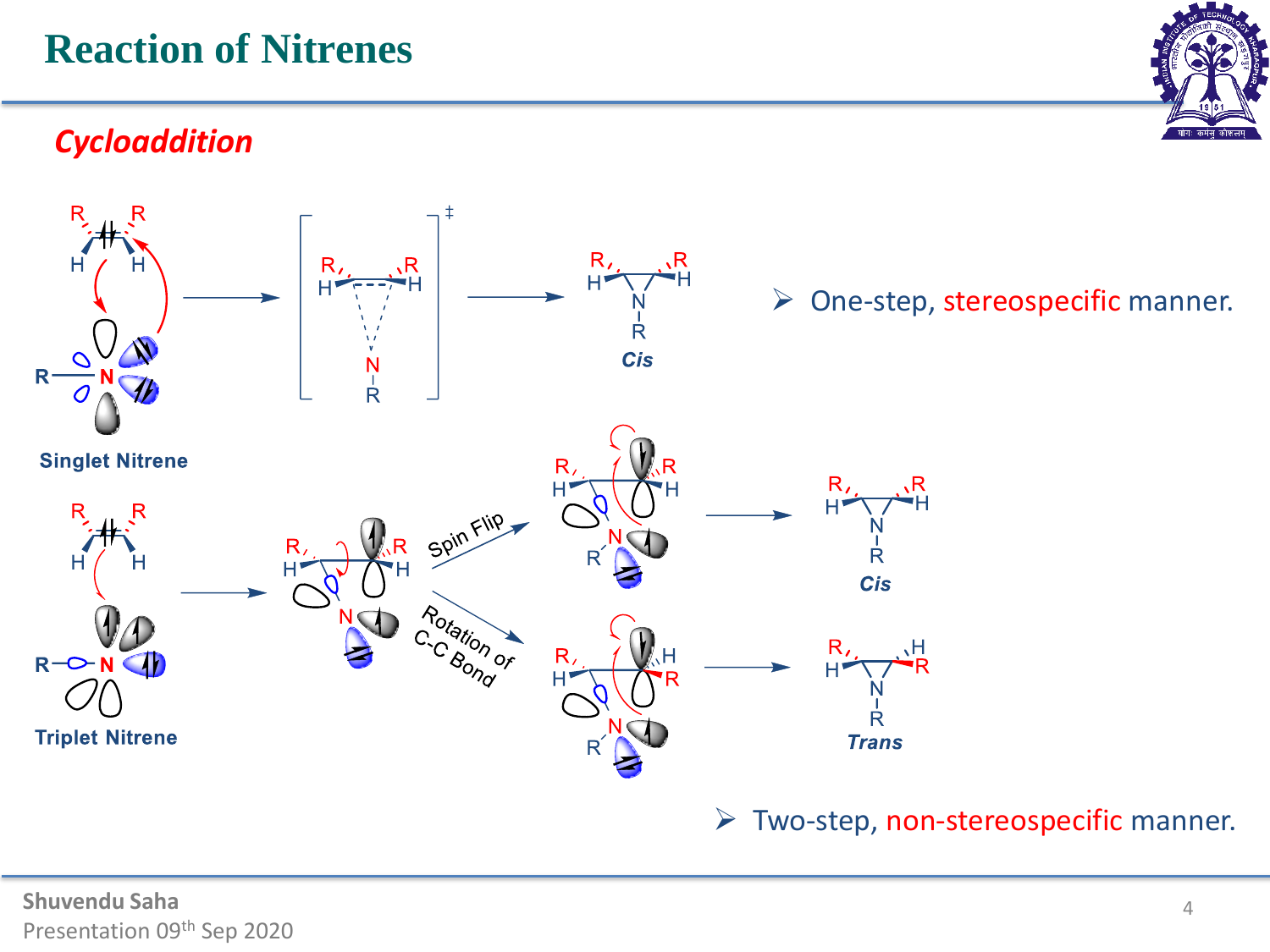## *C-H Insertion*



 $\triangleright$  Triplet nitrenes generally do not insert into alkyl C-H bonds.



Alkyl Isocyanate

#### $\triangleright$  Acyl nitrenes undergo skeletal rearrangement.

➢ Curtius and Hoffmann rearrangements.

*Rearrangement Reaction*



**Acyl Nitrene**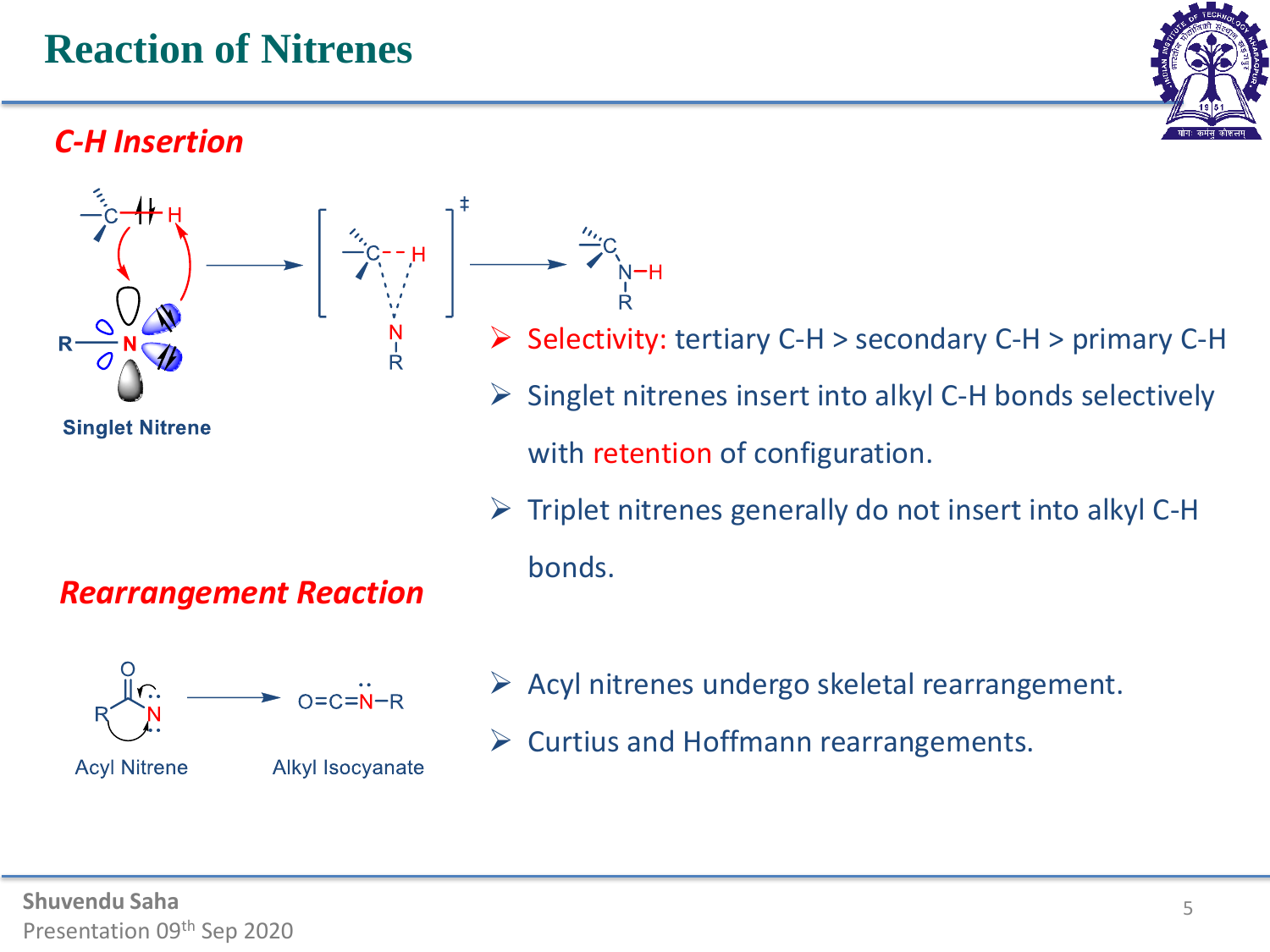# **Reaction of Nitrenes**



#### *Transformation of Isocyanates*

1. Addition of water to give carbamic acids (followed by decarboxylation)



2. Addition of alcohols to give carbamates



3. Addition of amines to give ureas



**Shuvendu Saha** Presentation 09th Sep 2020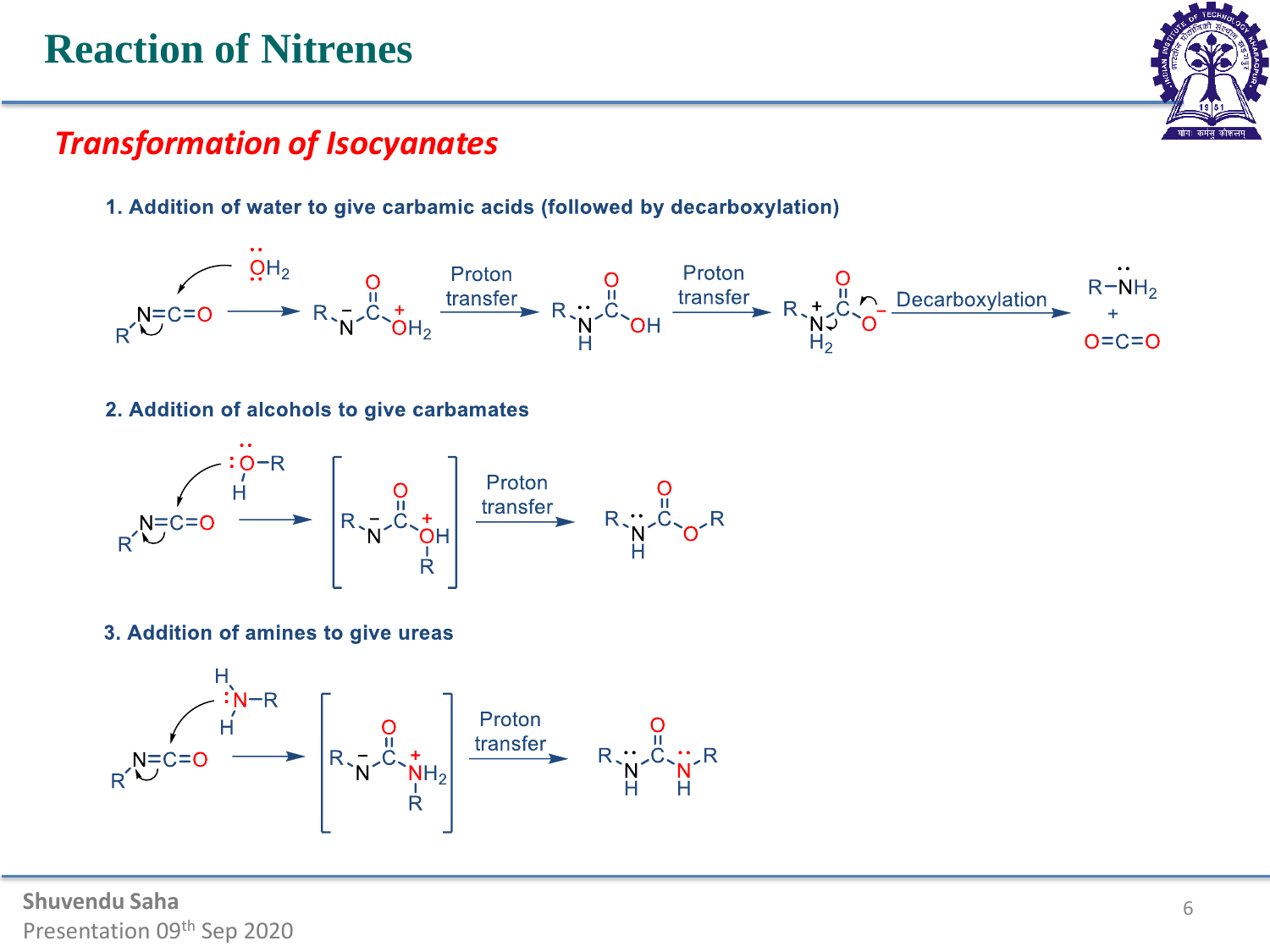

#### *General Mechanism*



 $\triangleright$  Tune the reactivity of nitrene by changing L, M, R.

➢ Different species for 1. addition reaction 2. insertion reaction 3. ylide formation and more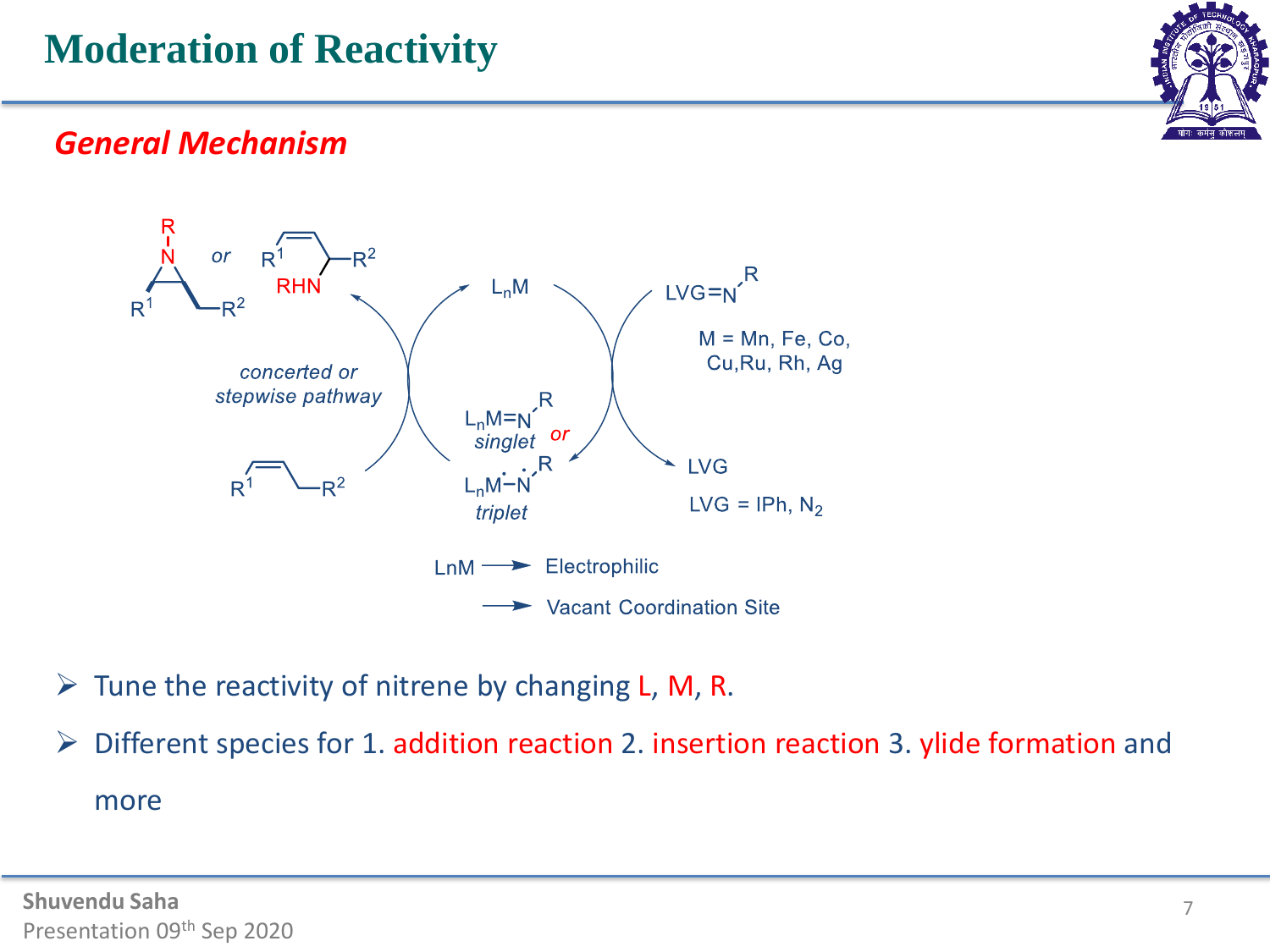# **Previous Reports**





Dilip K. Maiti and co-workers, *Org. Lett.* **2017**, *19*, 5964-5967*.*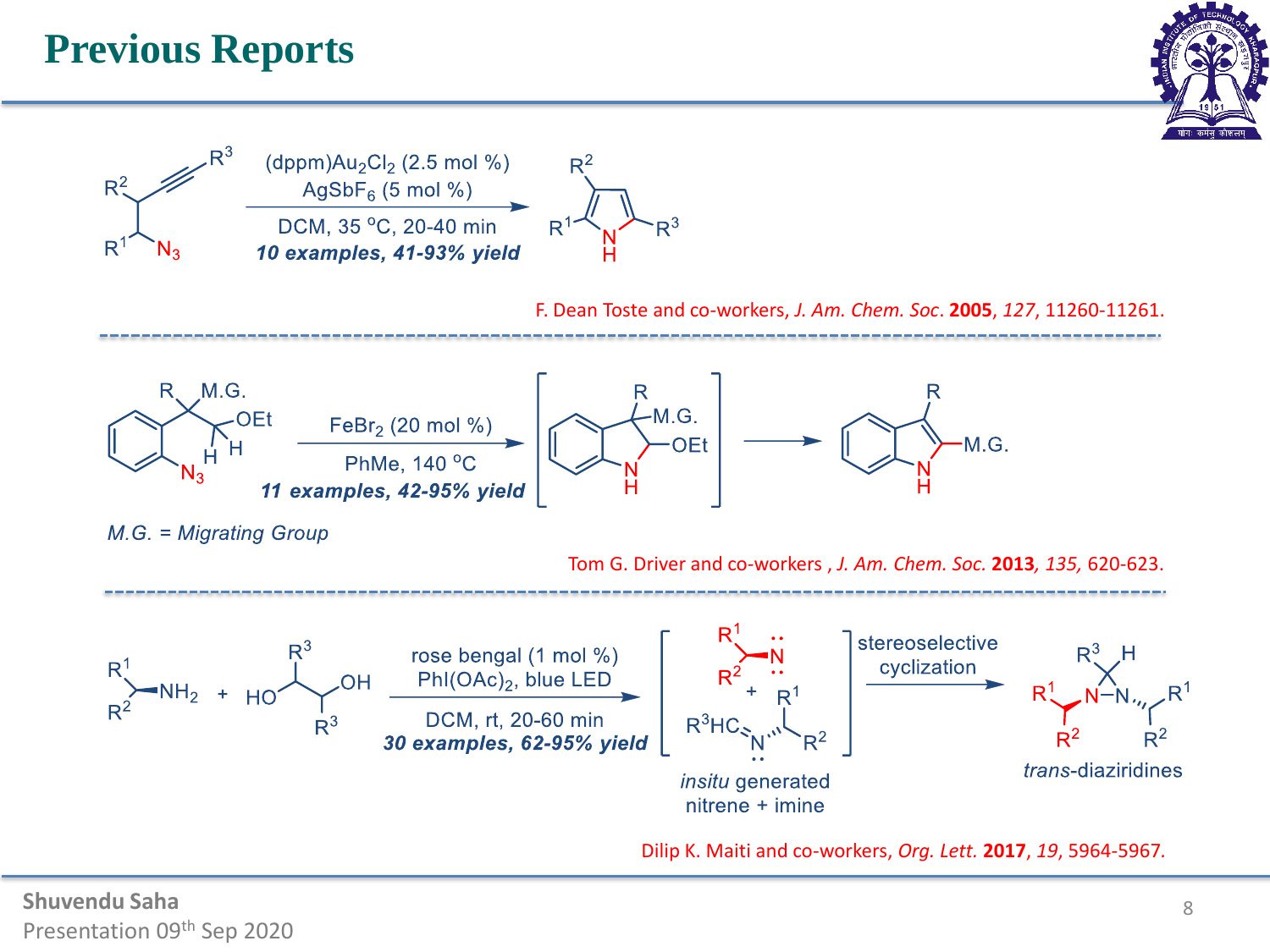# **Proposed Plan**



#### *Reported Synthesis*

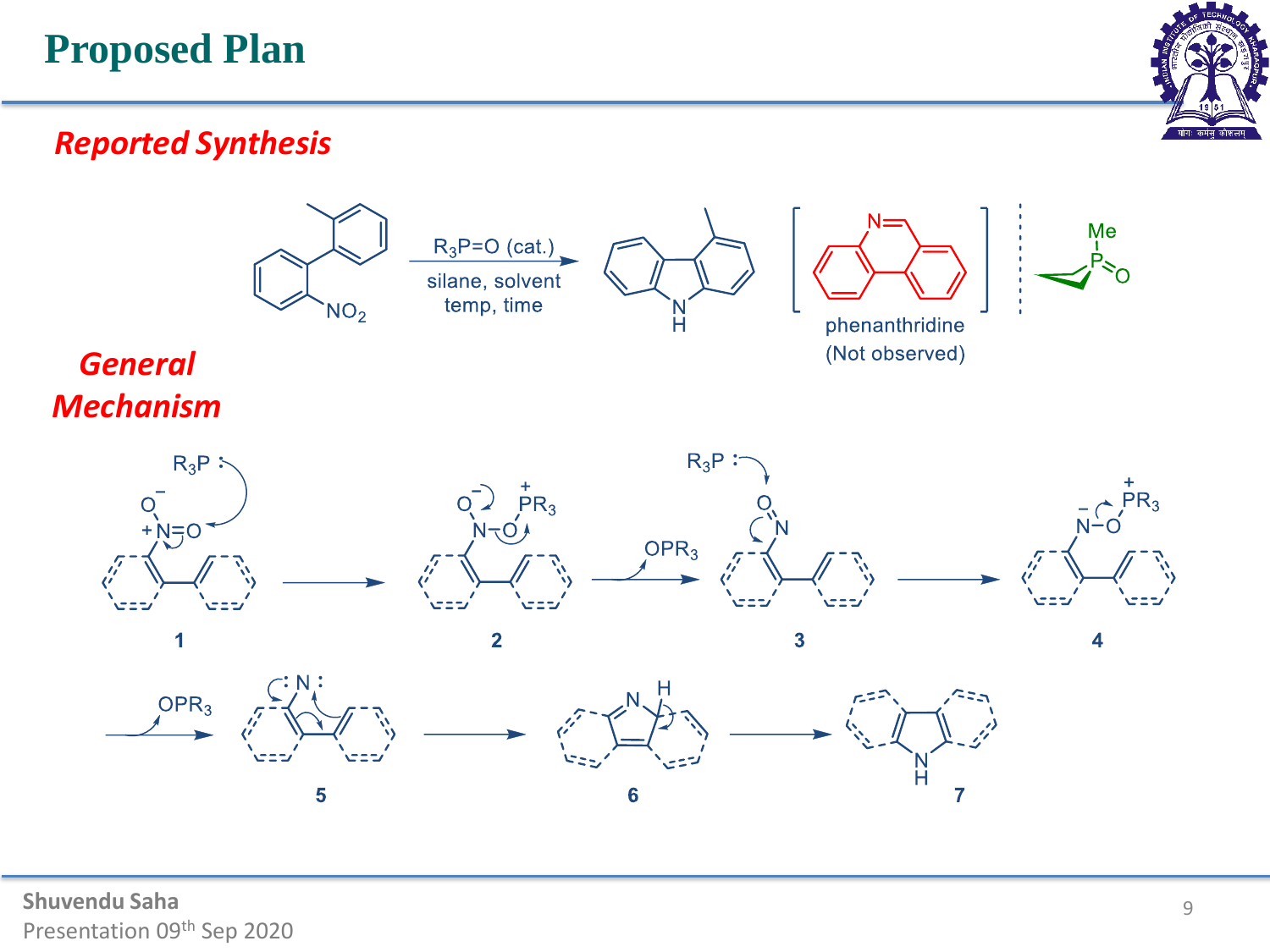# **Proposed Plan**



#### *Hypothesis of Catalytic Cadogan on sp3 C-H bond*



**Shuvendu Saha** Presentation 09th Sep 2020